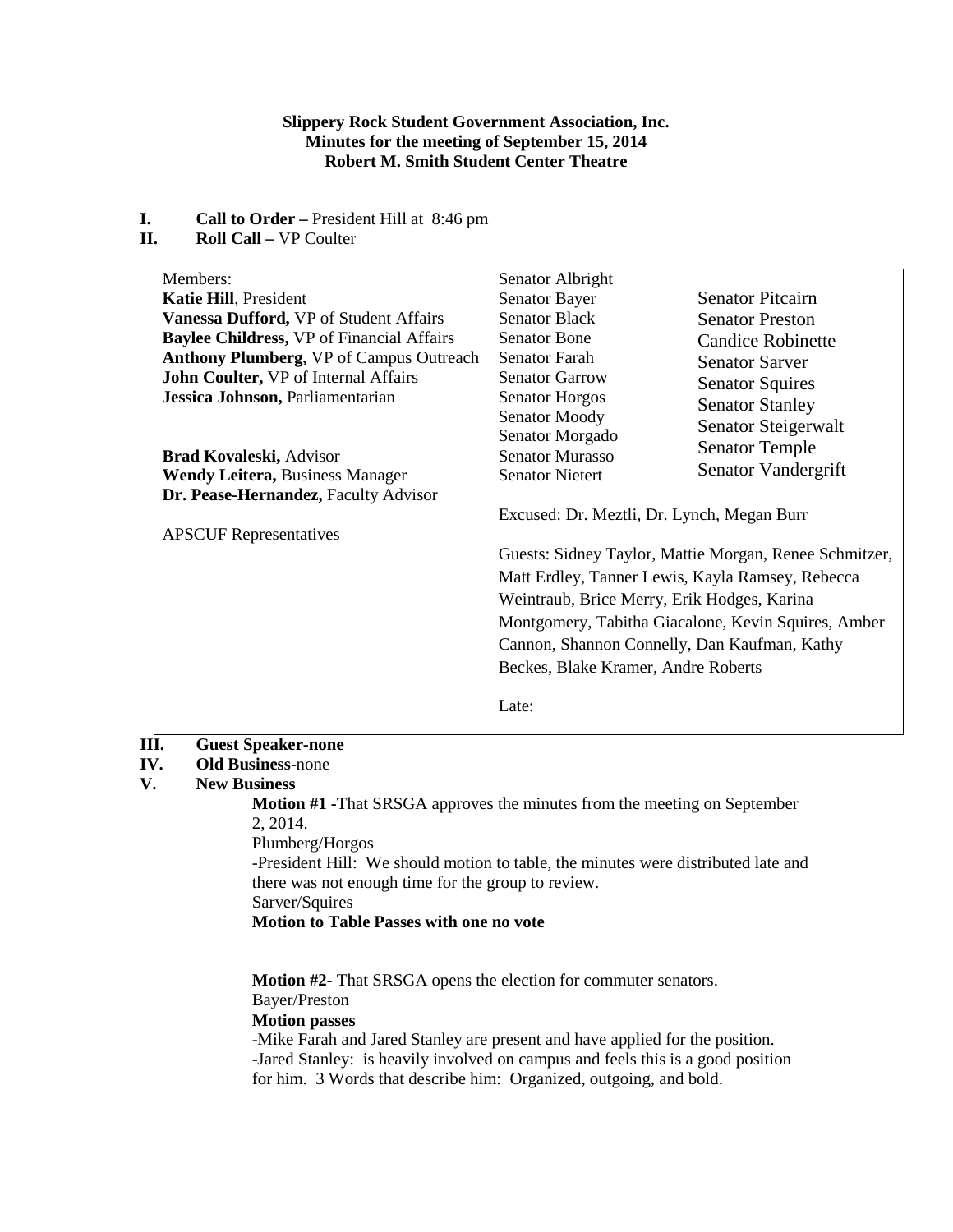-Mike Farah: was a senator last year, would like to return. Informed group he is graduating in December. 3 Words that describe him: Loyal, tolerant, and energetic.

**Motion # 3-**That SRSGA elects Mike Farah and Jared Stanley for commuter senators. Murasso/Squires **Motion Passes**

**Motion # 4-** That SRSGA opens election for Watson Hall Senator. Childress/Pitcairn

**Motion Passes**

-Jenna Temple is present and has applied for the position. She explains that she enjoyed being a part of her high school student government. 3 Words that describe her: Driven, attentive, and friendly. Also involved in: Honors LLC and FLSP.

**Motion #5-** That SRSGA elects Jenna Temple for Watson Hall Senator. Dufford/Morgado **Motion Passes**

**Motion # 6-** That SRSGA approves the new initiative request for \$297.50 for Men's Soccer Club (SRU Club Football). Plumberg/Dufford -Brice Merry from the Soccer Club is present: New Initiative is for travel to West Virginia. **Motion Passes**

**Motion #7-** That SRSGA approves the new initiative request for \$700.00 for Rockout. Garrow/Albright -VP Childress presents the new initiative for speaker fees, collaborating and cosponsoring with the President's Commission. **Motion Passes**

**Motion # 8-** That SRSGA approves the Finance and Economics Club as a recognized organization. Black/Vandergrift

-Members of the club answered questions from the Senate regarding what their club does and what types of events they plan.

# **Motion Passes**

**Motion #9-** That SRSGA accepts changes to the Student Conference Grant as presented.

Plumberg/Childress

-VP Dufford recommends adding "non mandatory" to the conference description. -Move to friendly amend the language in the Student Conference Grant to include "non mandatory". Plumberg and Childress agree to amendment. **Motion Passes**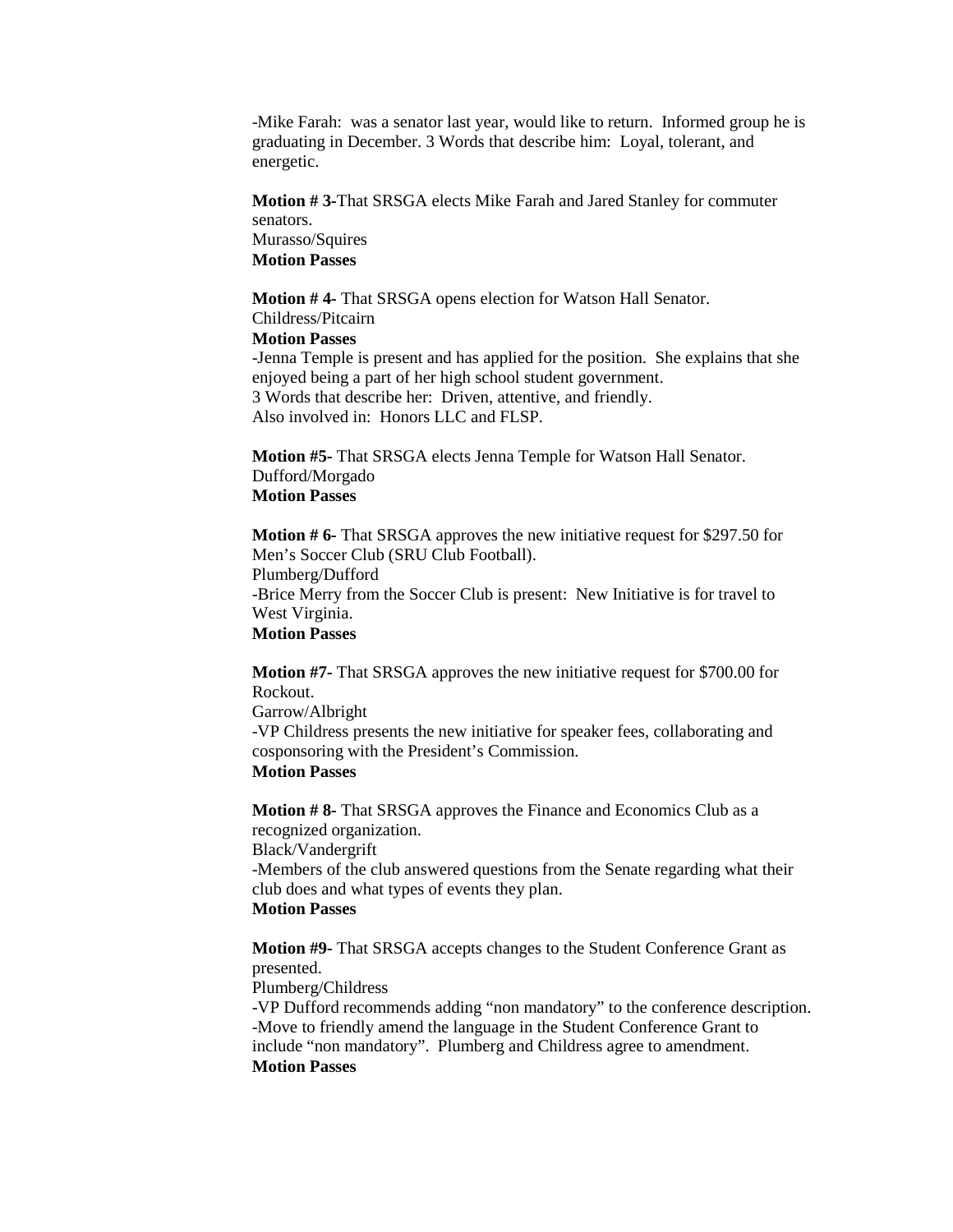**Motion # 10-** That SRSGA declares that next week, September 22-26, is college colors week and homecoming spirit week in honor of the homecoming game on September  $27<sup>th</sup>$ . This week will be in honor of  $125<sup>th</sup>$  celebration and promoting school pride. Bayer/Vandergrift

**Motion Passes**

**Motion # 11-** That SRSGA approves the Student at Large application for the SRSGA Board of Directors (2) open student positions. Nietert/Morgado -VP Dufford friendly amends to change language from "SGA" to "SRSGA" throughout the application. Nietert and Morgado agree to the amendment **Motion Passes**

**Motion # 12-** That SRSGA approves the AFSCME Vending Commission Agreement for 2014-15 Moody/Squires -VP Dufford friendly amends to change "SGE" to "SGA". Moody and Squires agree to the amendment. **Motion Passes**

**Motion #13-** That SRSGA approves the addition of  $#$  credit card readers to campus vending machines, at a cost of \$5.95/month/machine and 5% of each transaction.

Dufford/Moody

-Wendy Leitera explains we have the opportunity to add up to 40 credit card readers to our beverage vending machines. In order to increase our guaranteed vending commission, we need to increase sales by approximately \$65,000 over last year. That breaks down to about \$1,600/machine annually or \$135/machine monthly. Our intention is that adding the credit card readers will help us realize this goal going forward.

-VP Plumberg moves to table until next meeting

Plumberg/Horgos

Roll call vote

**Motion to Table Passes 13-11**

**Motion #14-** That SRSGA approves a convenience fee in the amount of

\_\_\_\_\_\_for credit card purchases in campus vending machines.

Garrow/Albright

-Wendy Leitera explains the proposal is to add a convenience fee of \$.10/transaction for credit card purchases only. The fee would help offset the 5% per transaction that we are charged. This is pretty standard in the vending industry, and signage would be posted on all vending machines to inform consumers of the fee.

-VP Plumberg moves to table until next meeting

Plumberg/Stanley

**Motion to Table Passes with 1 No Vote**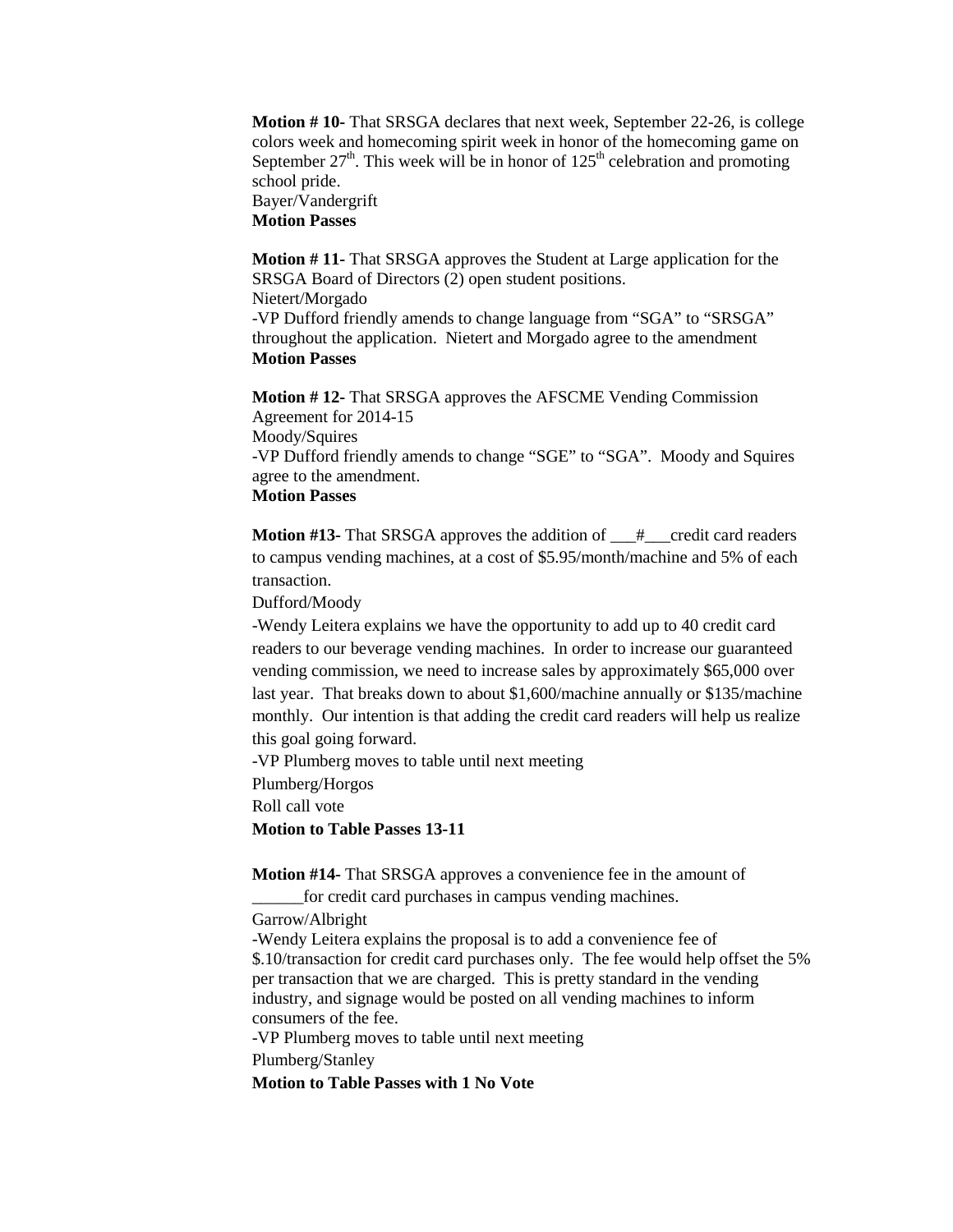### **VI. Open Forum**

-VP Dufford – Student Life Survey is going out -Senator Pitcairn – Sister to Sister Talent Show is coming up -Senator Black – Parking Commission with Senator Moody, 1 day parking passes may move to online -Senator Moody – Vending committee if anyone is interested -Senator Neitert- St. Jude Wednesday is the kickoff -VP Plumberg – Any Actors? A Christmas Carol auditions are coming up -Senator Murasso – Michigan Game - \$99 for Alumni, \$5 for student buses -Senator Garrow – Walk a Mile in October Kevin Squires – Write for the Rocket – [rocket.letters@sru.edu](mailto:rocket.letters@sru.edu) -Senator Robinette – Free Speech Wall in the Quad -Senator Farah – Thursday History commemorating 100 years of WW1 -VP Coulter – Vote for Homecoming on Sept 22!

### **VII. Officer's Reports**

### **President Hill**

- **Committee/Commission Updates**
- "Liter" of the Week

### **VP Coulter**

- Homecoming
	- **Crowns and sashes are in**
	- **Just emailed applicants**
	- Campaigning starts tomorrow
	- VOTE on the  $22<sup>nd</sup>!$
- Minutes/Agenda
	- Google Docs

### **VP Dufford**

- Old Thompson Workout Facility
- Student Life Survey
- Campus Crawl

### **VP Plumberg**

- Outreach Events
	- Harvest Fest
- Newsletter
- Happy Bus
	- I Will be going around to different pizza places and seeing if they'll sponsor a magnet for the happy bus

### **VP Childress**

- New Initiatives
- New clubs and organizations
- Made changes to the student conference grant
- Finance briefing at next informal
- Budgetary Reserve Amount \$142,193.57
- Committee Wednesday @ 4 pm